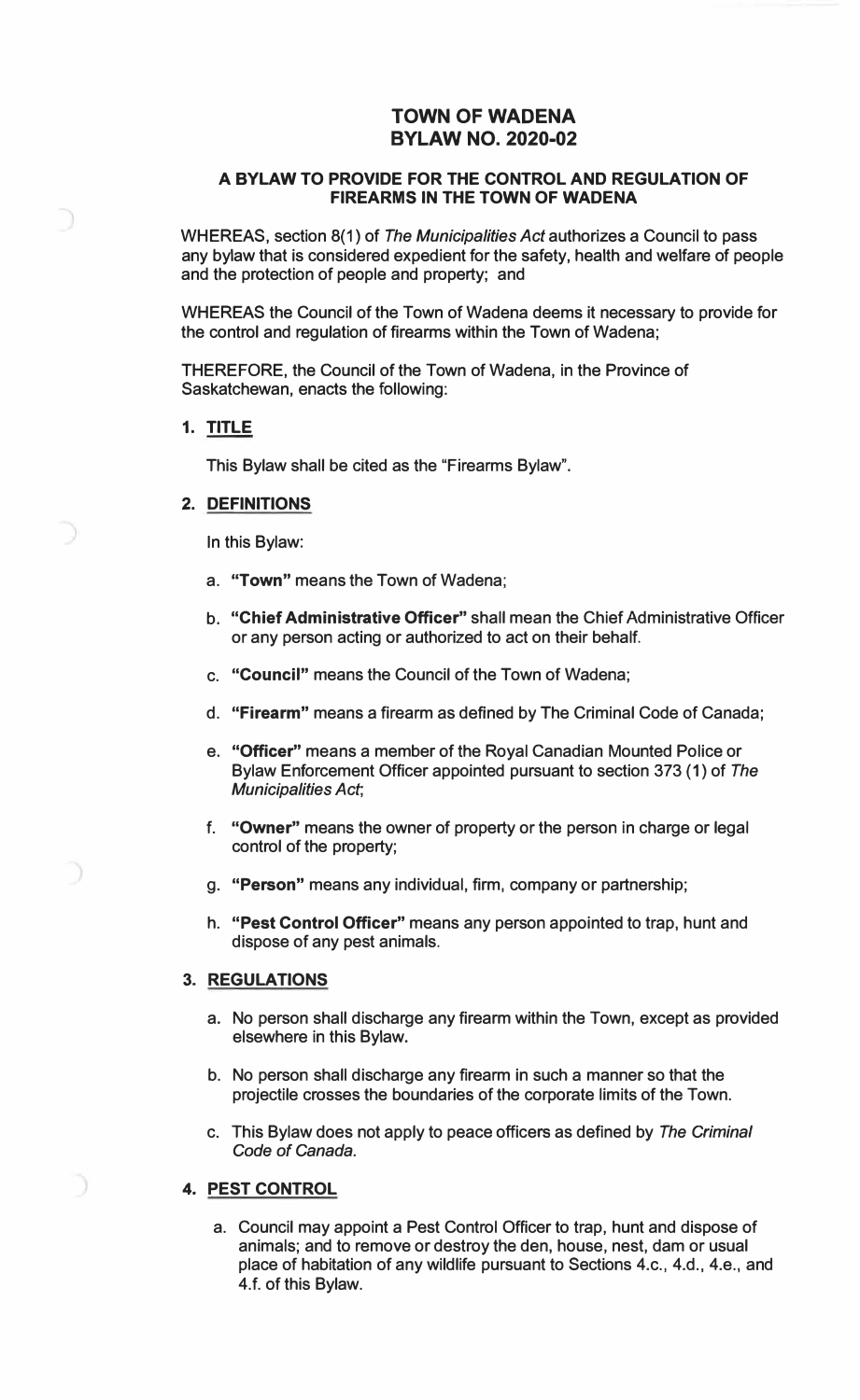- b. The appointment shall commence upon:
	- i. receipt of the requirements in subsection 4.c. of this Bylaw; and
	- ii. The Town receiving a Nuisance Wildlife Control Permit from Saskatchewan Ministry of Environment.
- c. A Pest Control Officer shall provide the Town with:
	- i. a criminal record check from the Royal Canadian Mounted Police; and
	- ii. a copy of their current Firearms License (Possession Acquisition).
- d. Pursuant to section 6(2)(a) of *The Wildlife Regulations, 1981,* a Pest Control Officer may capture or kill any wildlife that is wounded, diseased, a danger to the public or a public nuisance.
- e. Pursuant to section 6(2)(b) of *The Wildlife Regulations, 1981,* a Pest Control Officer may remove or destroy the den, house, nest, dam or usual place of habitation of any wildlife that is causing or likely to cause damage to property.
- f. Pursuant to section 13(3) of *The Wildlife Regulations, 1981,* a Pest Control Officer may hunt those animals listed in clauses 4(1) (f), (g) and (I) of *The Wildlife Regulations, 1981* within 500 (five hundred) metres of any building, stockade or corral within the Town without the consent of the owner.
- g. Pursuant to clause 13(3.1) of *The Wildlife Regulations, 1981,* a Pest Control Officer may hunt animals other than those listed in clauses 4( 1) (f), (g) and (I) of *The Wildlife Regulations, 1981* within 500 (five hundred) metres of any building, stockade or corral within the Town without the consent of the owner.
- h. The Post Control Officer shall notify the Royal Canadian Mounted Police prior to the discharge of a firearm when practical.

#### **5. VOLUNTARY PENALTY**

- a. Where an Officer believes that a person has contravened any provision of this bylaw, the Officer may issue a Bylaw Violation Notice for not less than \$100.00 nor more than \$500.00.
- b. Service of a Bylaw Violation Notice shall be by regular mail or by leaving at the person's last known address and such service shall be adequate for the purpose of this Bylaw.
- c. A Bylaw Violation Notice shall be in such form as determined by the Town and shall state the section and the amount which will be accepted by the Town in lieu of prosecution.
- d. Upon payment of a Bylaw Violation Notice within fifteen (15) day from the issue, the person to whom the notice was issued shall not be liable for prosecution for the contravention in respect to which the notice was issued.
- e. Notwithstanding the provisions of this section, a person to whom a Bylaw Violation Notice has been issued pursuant to this section may exercise their right to defend any charge of committing a contravention of any provisions of this Bylaw.